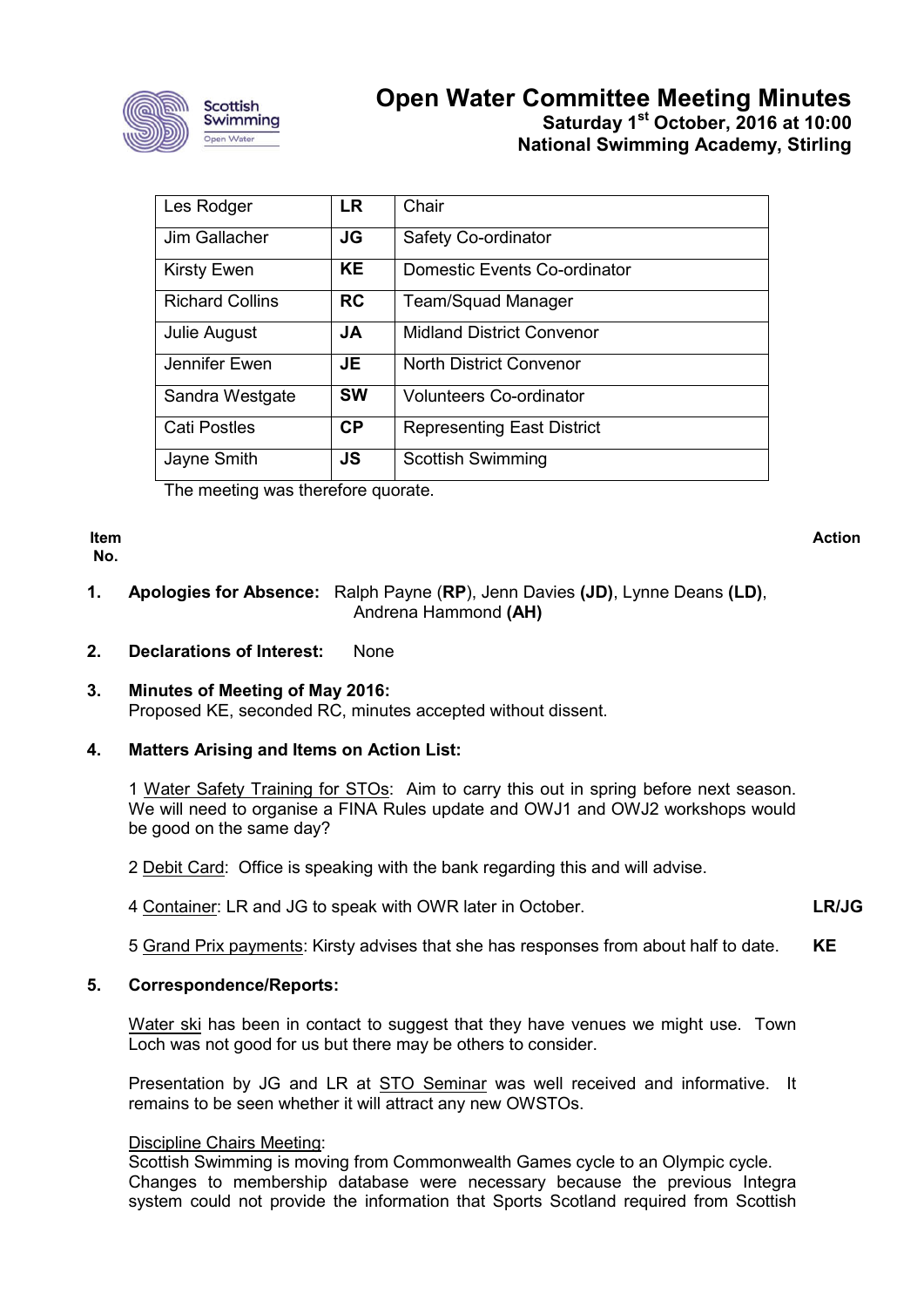# Swimming.

TYR will be new kit sponsor. It is likely that the arrangements will be similar to Speedo. Six weeks lead-in time from acknowledgement to delivery, 10 weeks for caps. Minimum order of 20items (but not necessarily all of the same item).

Scottish Swimming wants us to try to get a bulk order at the start of 2017.

Major events and photos of swimmers, etc for publicity will need to be in new kit but we can still use the old kit for general use for a while.

# **6. Accounts:**

Allowing for accruals we are currently slightly under our budget. However, we have identified the need for either new or serviced lifejackets before next season. JG to **JG** research and organise purchase before end of October.

# **7. Team/Squad Update Cyprus:**

Seven athletes and two staff going to Cyprus next Wednesday. There will be two days of training and two days of competitions at 2k, 5k and 10k before the return flight on Sunday.

Staff: Andrena Hammond Richard Collins

Congratulations to the following athletes selected: Scott Deans Mark Deans Marshall Illingworth Jamie McCaffray Alyshia McCracken Keanna MacInnes Lilyella Craw-Seaman

### **8. Review of 2016:**

Total entries to all events were higher than last year and probably the highest we have ever had. LR to provide more detailed information on numbers. **LR**

There was a brief discussion on OWR SOPs relative to the venue's SOPs at Monikie. LR remarked that RP had been required to stand in the boat at the LEN event. There is clearly no right and wrong answer. Note that the January meeting is where we normally discuss H&S in most detail, prior to organising the next year's season.

Level Two Events: A club had been warned that the Safety Officer cannot multi-task on **LR**the day of the event but had continued to do so at a subsequent event. Committee instructed LR to write on behalf of the committee to give in effect a "final warning".

Challenge events: Numbers up on last year but this is an area in which significant growth is still possible. The take-up of the Venachar Half Mile was lower than expected. It was suggested that most saw the Mile as a better challenge for them.

Nineteen Temporary Members last year (2 swam twice). This has been fairly static. Some interest from Triathlon swimmers wanting to try a distance longer than 4k.

Scottish One Mile (Great Swim): much better from the point of view of the STOs than last year. Still room for improvement but the organisers took on board our comments from 2015. A positive experience.

Training Day at Lochore: Good, effective event. Well received. We should try to do more of these next year.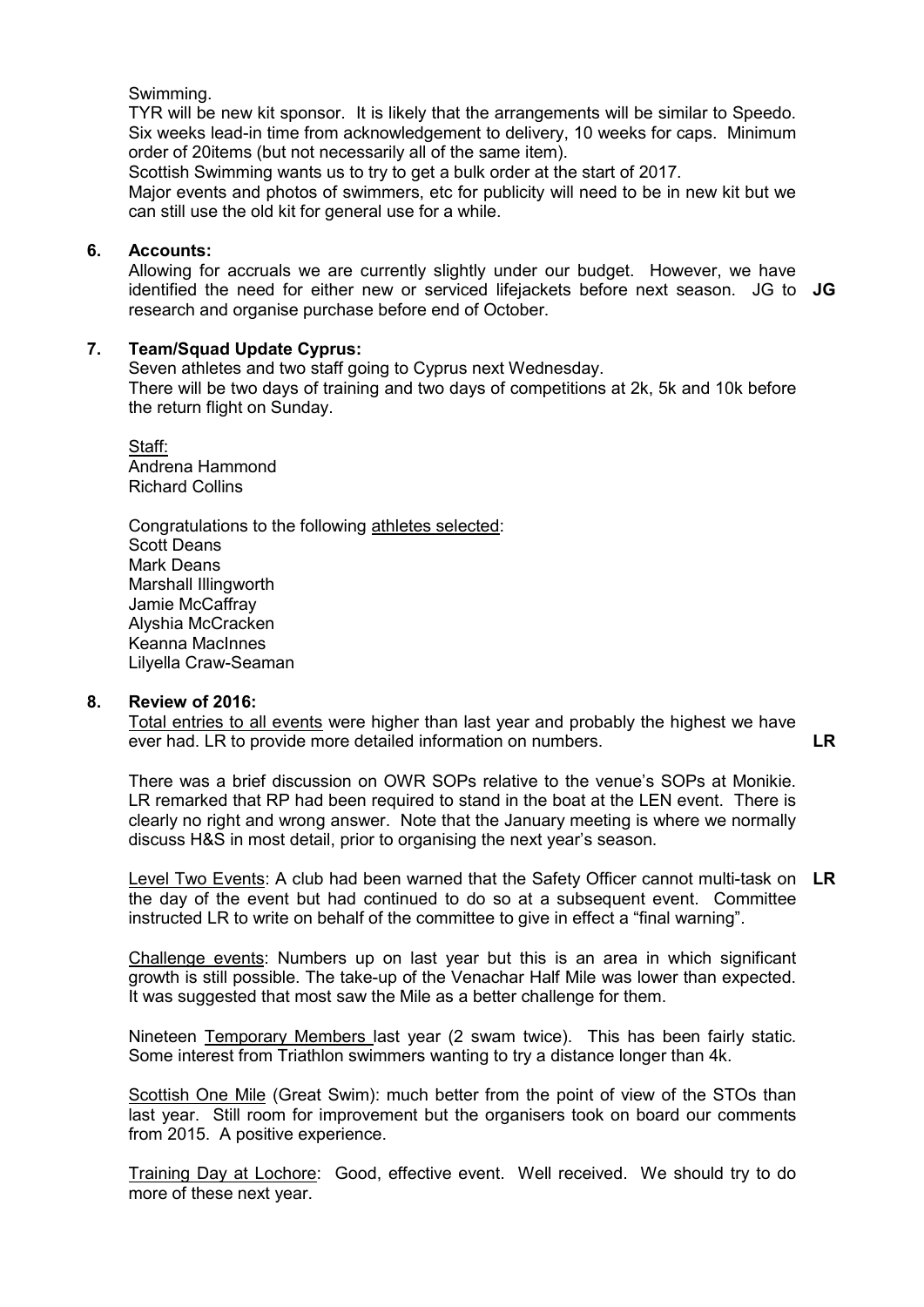Parkas: KE has three confirmed orders. Agreed we should order these and hope there **KE** is a snowball effect next year.

We should also check the TYR catalogue when it arrives.

Safety: Three fully trained Safety Officers. We will review safety in detail at January meeting.

### **9. Development Plan:**

Progress on the Development plan against the 2016 targets was reviewed.

Most targets on the year were met. Most longer term targets are on track.

#### Notable observations:

Dev Target 3: Support Participation: Proceeding well with support on the Safety side. Dev Target 5: OW Coach Training: CPD Pilot delivered. Important that this should include some aspects of risk assessment for training of athletes.

Also movement in terms of delivering a one-day training in partnership with triathlon. Intention to tie in with events next year. Looks promising.

Dev Target 12: Student event: Unlikely to be met by 2017.

Dev Target 13: Media/Press Officer: Increased use of social media by committee means that this is a less significant priority ongoing.

Perf Target 6: Research: no movement yet but committee is still keen to push this forward before 2018.

Set new targets for 2017 in January, when we will have to agree the budget application for next year also.

# **10. Nomination of OW Chair for 2017:**

LR nominated unanimously. **LR**

**11. Nominations for Specialist Positions:**

All existing specialist positions and co-opted member agreed to be nominated for 2017. **LR**

(Related info: LD and JE have agreed to be put forward for their district OW Convenor. JA has already indicated her intent to stand down in Midland and is working on finding a successor. JD has indicated that she will be standing down in East and CP has been nominated.)

# **12. Plans for 2017:**

Medical Information: issue last year where medical info should have been given by swimmer beforehand. We will need to make sure that this info is gathered next year. This led to a discussion over Online Entries. KE keen to adopt for SNOWs. East, West and Midland also keen. JS will ask within the office as to any difficulties. Otherwise, we should either adopt online wholesale in 2017 or else adopt gradually, starting with Scottish.

Plans for SNOWs: All events the same and on same sort of timings as last year. Entry Fees to put forward to AGM:  $10k - £30$ ,  $5k - £25$ ,  $2k - £20$ ,  $1k - £15$ , Relay -£35. **KE/LR**

There will be a Pool "Come and Try" event at Stirling NSA on  $13<sup>th</sup>$  May. We might be able to undertake Technical Official's, Coach's or Safety Officer's Training on same day? Consider at January Meeting.

Dates were discussed for 2017 and provisional dates pencilled-in. Please firm these up by the end of October so that we can advise OWR.

**Dists**

**All**

Team/Squad: Search out some of the bigger UK events, possibly catch two ASA Regional events at once in 2017? Take bigger squad? Overseas event (Cyprus?) for smaller Team.